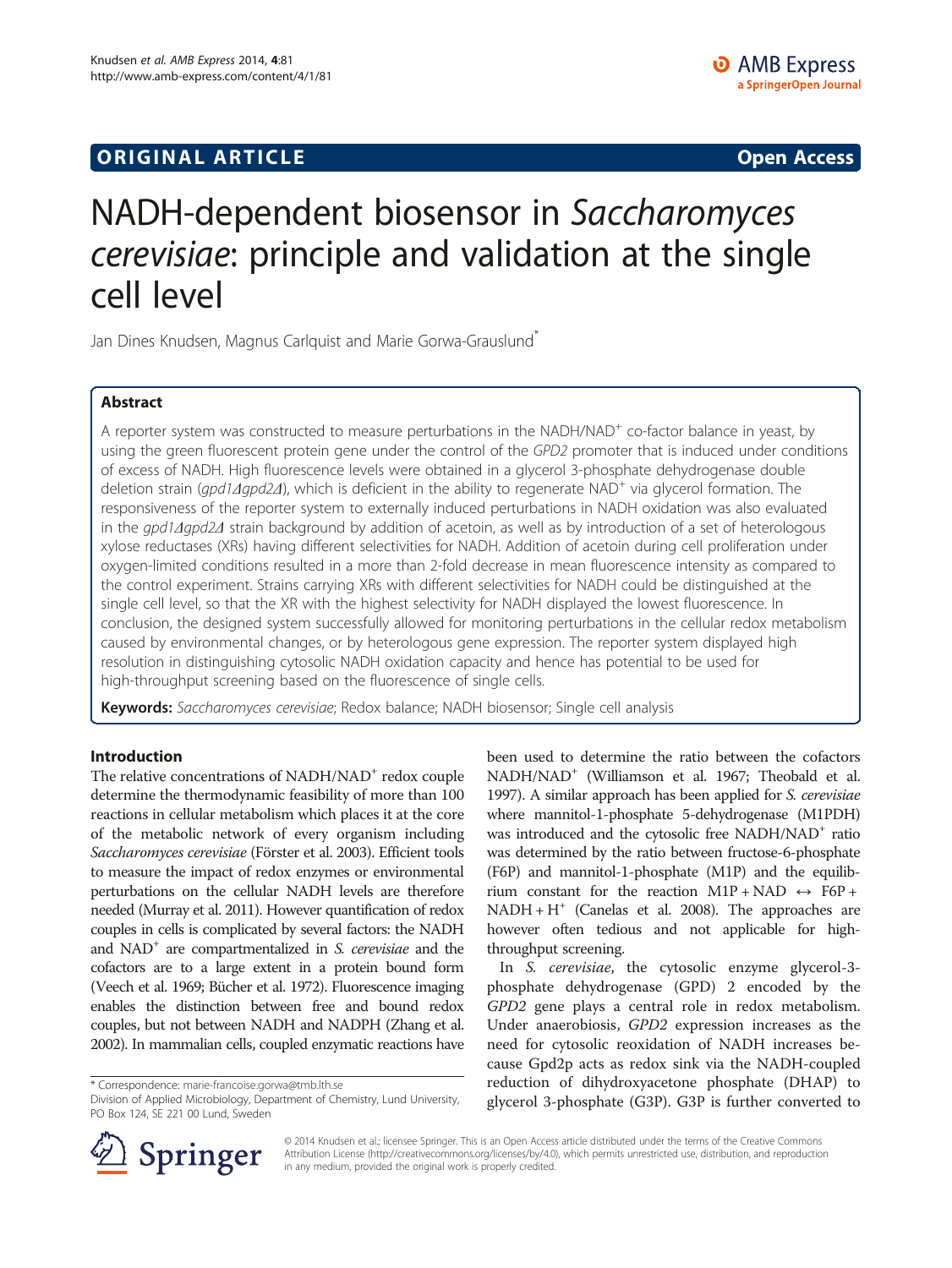<span id="page-1-0"></span>glycerol (Eriksson et al. [1995;](#page-11-0) Ansell et al. [1997](#page-10-0)). The need for NADH reoxidation is thought to be linked, indirectly or indirectly, to the NADH/NAD<sup>+</sup> ratio (Ansell et al. [1997\)](#page-10-0). Glycerol production can also be initiated by the isoenzyme Gpd1p encoded by GPD1. However Gpd1p and Gpd2p are expressed under different growth conditions, as illustrated by their different cellular localization (Valadi et al. [2004](#page-11-0)). The physiological role of Gpd1p is also different from that Gpd2p as GPD1 is induced under osmotic stress (Blomberg and Adler [1989](#page-10-0)). Although the genes can complement each other's functions, a double deletion renders the yeast cell osmosensitive as well as incapable of anaerobic growth, due to the inability to reoxidize cytosolic NADH arising from biomass formation (van Dijken and Scheffers [1986;](#page-11-0) Nissen et al. [1997](#page-11-0)).

We used this knowledge to design a GFP-based biosensor for cytosolic NADH/NAD<sup>+</sup> levels by coupling the  $GPD2$  promoter  $(GPD2p)$  to the  $\gamma E GFP3$  gene encoding yeast enhanced green fluorescent protein, an established yeast reporter of the GFP class 2 (Cormack et al. [1996;](#page-10-0) Cormack et al. [1997](#page-11-0); Zacharias and Tsien [2005\)](#page-11-0). The applicability of fluorescent proteins as reporters has previously been demonstrated through the measurement of various user-specified cell properties. For example, GFP has been used for protein localization (Valadi et al. [2004](#page-11-0)), intracellular pH measurement (Valkonen et al. [2013](#page-11-0)), for monitoring cell growth mode and cell membrane robustness (Carlquist et al. [2012](#page-10-0)). Dardalhon et al. ([2012\)](#page-11-0) also implemented a fluorescent glutathione redox reporter in S. cerevisiae using a yellow fluorescent protein sensor that reports on the nuclear and cytosolic glutathione redox state i.e the glutathione/glutathione disulfide (GSH/GSSG) state, which is NADPH dependent.

The functionality of the NADH/NAD<sup>+</sup>-ratio biosensor developed in this work was first evaluated by introducing it into S. cerevisiae strains with reduced NADH reoxidation capacity due to the deletion of Gpd1,2p encoding genes. The biosensor potential was then validated by evaluating the impact on cell fluorescence of acetoin addition and of the introduction of xylose reductases with different selectivities for NADH.

# **Methods**

#### **Strains**

S. cerevisiae strains used in the study are summarized in Table 1. Escherichia coli NEB 5α (New England BioLabs, Ipswich, MA, USA) was used for subcloning. All strains were stored in 20% glycerol at -80°C. Yeast cells from freshly streaked YNB plates (6.7 g/L yeast nitrogen base without amino acids, 20 g/L glucose, 2% agar) were used for all cultivations.

Table 1 Plasmids and yeast strains used in the present study

| <b>Strains and</b><br>plasmids | <b>Relevant features</b>                                  | Reference               |
|--------------------------------|-----------------------------------------------------------|-------------------------|
| Plasmids                       |                                                           |                         |
| Ylplac211                      | URA3                                                      | (Gietz and Sugino 1988) |
| p424                           | TRP1 Mumberg vector                                       | (Mumberg et al. 1995)   |
| P425                           | LEU2 Mumberg vector                                       | (Mumberg et al. 1995)   |
| YEplacHXT                      | URA3                                                      | (Karhumaa et al. 2005)  |
| pYGFP3                         | URA3 ADH1p-yEGFP3-ADH1t                                   | (Cormack et al. 1997)   |
| YlpJK01                        | HIS3 GPD2p-yEGFP3-PGK1t                                   | This study              |
| YEpJK01                        | URA3 GPD2p-yEGFP3-PGK1t                                   | This study              |
| YIpOB8                         | URA3 TDH3p-XYL1-ADH1t<br>PGK1p-XYL2-PGK1t                 | (Bengtsson et al. 2009) |
| YIpDR7                         | URA3 TDH3p-XYL1(N272D)-<br>ADH1t PGK1p-XYL2-PGK1t         | (Runquist et al. 2010)  |
| YIpCR01                        | URA3 TDH3p-XYL1-ADH1t                                     | This study              |
| YIpCR03                        | URA3 TDH3p-XYL1<br>(N272D)-ADH1t                          | This study              |
| S. cerevisiae strains          |                                                           |                         |
| CEN.PK2-1C                     | MATa ura3-52 trp1-289 leu2-3,<br>112 his34 1 MAL2-8C SUC2 | <b>EUROSCARF</b>        |
| CEN.PK113-7D                   | MATa, MAL2-8 <sup>c</sup> SUC2                            | <b>EUROSCARF</b>        |
| TMB4120                        | CEN.PK2-1C YEpJK01 trp1::<br>TRP1_leu2::LEU2_his3::HIS3   | This study              |
| TMB4121                        | CEN.PK2-1C YEpJK01 gpd1::<br>TRP1_leu2::LEU2_his3::HIS3   | This study              |
| TMB4122                        | CEN.PK2-1C YEpJK01 trp1::<br>TRP1 gpd2::LEU2 his3::HIS3   | This study              |
| TMB4123                        | CEN.PK2-1C YEpJK01 gpd1::<br>TRP1 gpd2::LEU2 his3::HIS3   | This study              |
| TMB4132                        | CEN.PK2-1C his3::YipJK01<br>trp1::TRP1 leu2::LEU2 ura3"   | This study              |
| TMB4133                        | CEN.PK2-1C his3::YipJK01<br>gpd1::TRP1 gpd2:LEU2 ura3     | This study              |
| TMB4140                        | TMB4132 ura3::Ylplac211                                   | This study              |
| TMB4141                        | TMB4132 ura3::YIpCR01                                     | This study              |
| TMB4143                        | TMB4132 ura3::YIpCR03                                     | This study              |
| TMB4144                        | TMB4133 ura3::Ylplac211                                   | This study              |
| TMB4145                        | TMB4133 ura3::YIpCR01                                     | This study              |
| TMB4147                        | TMB4133 ura3::YIpCR03                                     | This study              |

#### Molecular biology methods

Plasmid DNA was prepared using the GeneJET Plasmid Miniprep Kit (Thermo Scientific, USA). Restriction and modification enzymes as well as T4 DNA ligase were obtained from the same manufacturer. The QIAquick gel extraction kit (QIagen, Hilden, Germany) was used for DNA extractions from agarose. All nucleotides were ordered at Eurofins (Germany). All genetic constructs were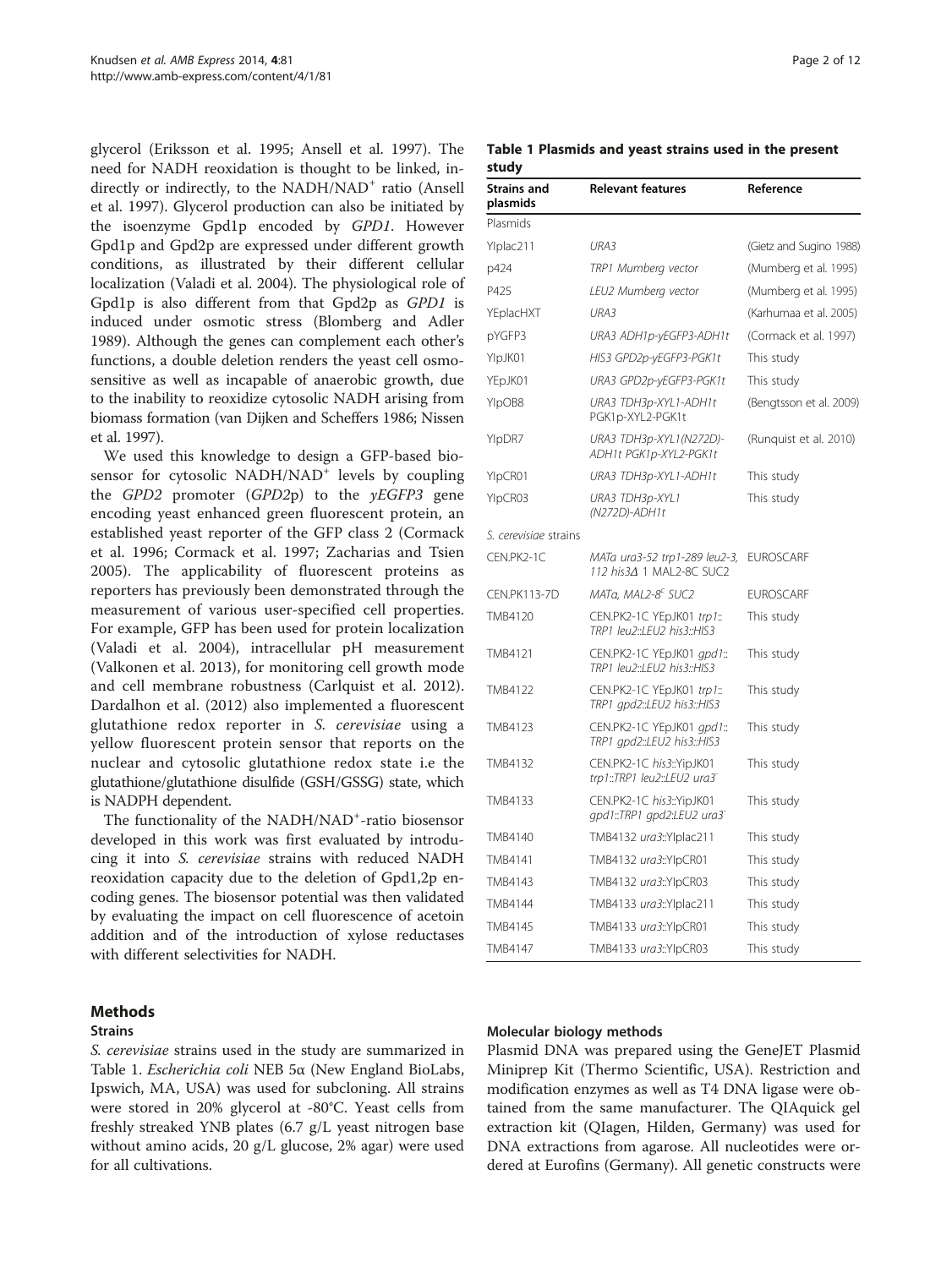checked by sequencing (Eurofins, Germany). The primers used in the study are listed in Table 2.

Competent cells of E. coli NEB 5α were prepared and transformed by the method of Inoue et al. [\(1990\)](#page-11-0) and yeast transformations were performed using the lithium acetate method (Gietz and Woods [2002\)](#page-11-0). The cells were streaked out on selective medium afterwards. E. coli transformants were selected on Lysogene Broth (LB) plates (Sambrock and Russell [2001\)](#page-11-0) with 50 μg/ml ampicillin

(IBI Shelton Scientific, Shelton, USA). S. cerevisiae transformants were selected on YNB plates supplemented with the requested amino acids or base.

#### Construction of deletion and insertion cassettes

The GPD1 deletion cassette was constructed by joining three PCR fragments through overlap extension PCR (Sandström et al. [2012](#page-11-0)). A nucleotide fragment homologous to the upstream region of GPD1 was PCR amplified

| Name                | <b>Description</b>                                                                        | Sequence                                                      |
|---------------------|-------------------------------------------------------------------------------------------|---------------------------------------------------------------|
| TRP1_gpd1Over_f     | Forward primer for amplification of TRP1 (p424 as template)<br>with GPD1 overhangs        | TCCACAAACACAAATATTGATAATATAAAGAACGACATT<br>ACTATATATATAATATAG |
| TRP1_gpd1Over_r     | Reverse primer for amplification of TRP1 (p424 as template)<br>with GPD1 overhangs        | AGTATGATATGTTATCTTTCTCCAATAAATAGGCAAGTG<br>CACAAACAATAC       |
| TRP1_gpd1_veri_f    | Amplification of the 5' region of GPD1 (CEN.PK113-7D)<br>as template)                     | <b>TTCCATTCACATATCGTCTTTGG</b>                                |
|                     | + Verification of GPD1 deletions                                                          |                                                               |
| 5-OEGpd1_r          | Amplification of the 5' region of GPD1 (CEN.PK113-7D<br>as template)                      | <b>TATATTATCAATATTTGTGTTTGTGG</b>                             |
| 3-OEGpd1_f          | Amplification of the 3' region of GPD1 (CEN.PK113-7D<br>as template)                      | TTTATTGGAGAAAGATAACATATCATAC                                  |
| 3-OEGpd1_r          | Amplification of the 3' region of GPD1 (CEN.PK113-7D)<br>as template)                     | ATTTTCTTAGGACGCCGCAAAATATC                                    |
| TRP1_gpd1_veri_r    | Verification of GPD1 deletions                                                            | GAGGAACTCTTGGTATTCTTGCC                                       |
| LEU2_gpd2Over_f     | Forward primer for amplification of LEU2 (p425 as template)<br>with GPD2 overhangs        | TTCCTTTTCCTTCGCTCCCCTTCCTTATCATCGACTACG<br><b>TCGTAAGGCCG</b> |
| LEU2_gpd2Over_r     | Forward primer for amplification of LEU2 (p425 as template)<br>with GPD2 overhangs        | GATCAGAGGGGGAGGGGGGGGGAGAGTGTCGAGGAG<br>AACTTCTAGTATATC       |
| LEU2_gpd2OO_f       | Forward primer for nested PCR for adding homology regions<br>to the GPD2 deletion casette | GTATTTTGGTAGATTCAATTCTCTTTCCCTTTCCTTTTCCT<br><b>TCGCTCCC</b>  |
| $LEU2$ _gpd $2OO_r$ | Reverse primer for nested PCR for adding homology regions<br>to the GPD2 deletion casette | AAATTGGTTGGGGGAAAAAGAGGCAACAGGAAAGATCA<br>GAGGGGGAGGG         |
| LEU2_gpd2_veri_f    | Verification of GPD2 deletions                                                            | CGTGTATCTTCTAAGATTCAGTC                                       |
| LEU2_gpd2_veri_r    | Verification of GPD2 deletions                                                            | CTAATGGCTCAACGTGATAAGG                                        |
| GPD2p_Xbal_r        | Cloning of GPD2 from CEN.PK113-7D                                                         | CTTCTAGATTGATAAGGAAGGGGAG                                     |
| GPD2p_Sacl_f        | Cloning of GPD2 from CEN.PK113-7D                                                         | <b>TCGAGCTCCGCAATGTTTCGTTGG</b>                               |
| yEGFP_Xbal_f        | Cloning of yEGFP3 from pyEGFP3                                                            | AATCTAGAAGCATTAAAAAATGTCTAAAGGTGAAG                           |
| yEGFP_Pstl_r        | Cloning of yEGFP3 from pyEGFP3                                                            | <b>TTCCTGCAGAGTTATTTGTACAATTCATCCATAC</b>                     |
| HIS3_flank_f        | Cloning of HIS3 - Forward primer                                                          | CCAGGTATCGTTTGAACACGG                                         |
| HIS3_flank_r        | Cloning of HIS3 - Reverse primer                                                          | <b>GCTCAGTTCAGCCATAATATG</b>                                  |
| LEU2_flank_f        | Cloning of LEU2 - Forward primer                                                          | <b>GGATAATTATACTCTATTTCTCAAC</b>                              |
| $LEU21$ r           | Cloning of LEU2 - Reverse primer                                                          | <b>TTAAGCAAGGATTTTCTTAAC</b>                                  |
| TRP1_f              | Cloning of TRP1 - Forward primer                                                          | ATGTCTGTTATTAATTTCAC                                          |
| $TRP1_r$            | Cloning of TRP1- Reverse primer                                                           | <b>CTATTTCTTAGCATTTTTG</b>                                    |
| Ylplac211_f         | Cloning of GPD2p-yEGFP3-PGK1t                                                             | <b>TTTATCTTCGTTTCCTGC</b>                                     |
| Ylplac211_r         | Cloning of GPD2p-yEGFP3-PGK1t                                                             | AAAACTGTATTATAAGTAAATG                                        |
| $HIS3_O_f$          | Cloning of HIS3- expression cassette, for change of<br>auxotrophic marker.                | TTATAATACAGTTTTCCAGGTATCGTTTGAACACGG                          |
| HIS3_O_r            | Cloning of HIS3-expression cassette, for change of<br>auxotrophic marker.                 | GGAAACGAAGATAAATCGCTCAGTTCAGCCATAATATG                        |

Table 2 Primers used in the present study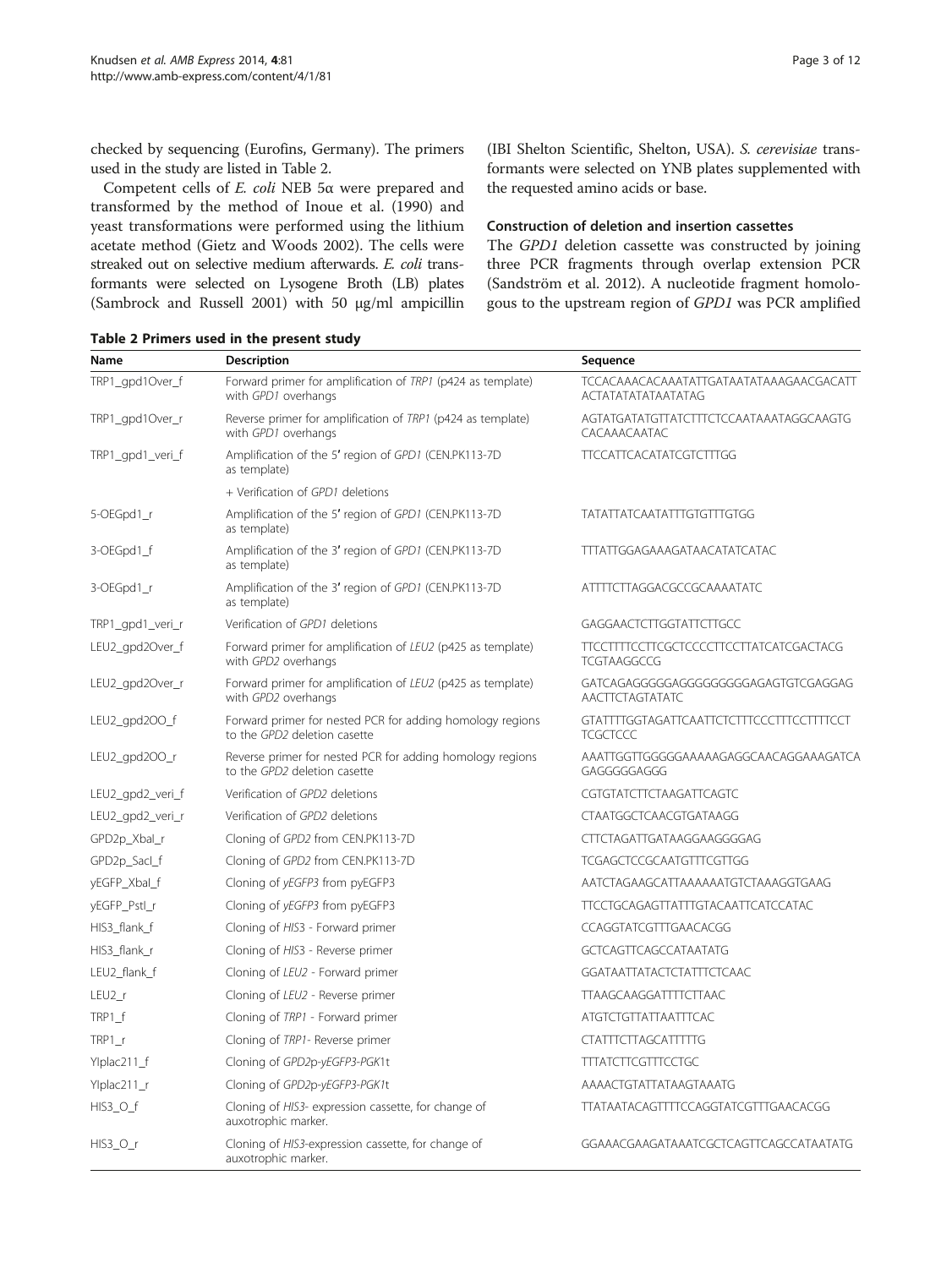from genomic DNA of CEN.PK113-7D strain using the primer couple TRP1\_gpd1\_veri\_f, 5-OEGpd1\_r. The promoter, ORF and terminator of TRP1 were PCR amplified from a Mumberg p424 vector using the primers TRP1\_gpd1Over\_f, TRP1\_gpd1Over\_r. The downstream region of GPD1 was PCR amplified from genomic CEN. PK113-7D DNA using the primer couple 3-OEGpd1\_f, 3-OEGpd1\_r. The three fragments were all purified before being combined into one fragment using the nucleotides TRP1\_gpd1Over\_f, 3-OEGpd1\_r.

The GPD2 deletion cassette was constructed by nested PCR on a PCR fragment containing the promoter, ORF and terminator of LEU2. The template fragment was constructed using the primers LEU2\_gpd2Over\_f, LEU2\_gpd2Over\_r. The fragment was purified and then used as template using the primers LEU2\_gpd2OO\_f, LEU2\_gpd2OO\_r. The added regions contained around 50 bp regions homologous to the upstream and downstream region of GPD2, respectively.

Expression cassettes for curing tryptophan, leucine and histidine auxotrophies were constructed using CEN. PK113-7D as a template and corresponding primer couples (TRP1\_f, TRP1\_r, LEU2\_flank\_f, LEU2\_r and HIS3\_flank\_f, HIS3\_flank\_r, respectively) to PCR amplify the promoter, gene and terminator of the respective genes.

# Plasmid construction

Plasmid YEpJK01was constructed by ligation of three DNA fragments using T4 DNA ligase: 1) A 1.4 kb region directly upstream of the GPD2 ORF that was PCR amplified from CEN.PK113-7D genomic DNA using the primers GPD2p\_XbaI\_r and GPD2p\_SacI\_f, digested with SacI and XbaI and purified, 2). The yEGFP3 fragment that had been PCR amplified from pYGFP3, using the primers yEGFP\_XbaI\_f and yEGFP\_PstI\_r, digested with XbaI and PstI and finally purified, and 3) YEplacHXT digested with *SacI* and *PstI*. The ligation mix was used to transform E. coli.

Plasmid YIpJK01was constructed by excision of the GPD2p-yEGFP3-PGK1t cassette from YEpJK01 plasmid using the restriction enzymes SphI and SacI. The fragment was purified from agarose gel and ligated to YIplac211 plasmid that was previously digested with the same restriction enzymes. The auxotrophic marker of the resulting plasmid was changed from URA3 to HIS3 by PCR amplifying the entire plasmid except for the URA3 region. The amplification was done using the primers YIplac211\_f, YIplac211\_r. The fragment was then recombined with a PCR fragment containing a HIS3 expression cassette using the In-Fusion<sup>®</sup> HD Cloning Kit. The HIS3 cassette was obtained from CEN.PK113-7D genomic DNA using the nucleotides HIS3\_O\_f, HIS3\_O\_r. The primers were designed according to the *In-Fusion*® HD Cloning Kit guidelines. The entire YEpJK01 plasmid was transformed into E. coli.

For the construction of YIpCRO1 and YIpCRO3, the XR-expression cassettes were excised from YIpOB8 and YIpDR7, respectively, using HindIII. The vector YIplac211 was cleaved using the same enzyme. The relevant fragments were isolated and purified. Ligation of YIplac211 and TDH3p-XYL1-ADH1t yielded YIpCR01. Ligation of YIplac211 and TDH3p-XYL1(N272D)-ADH1t yielded YIpCR03.

# Construction of yeast strains

TMB4120, TMB4121, TMB4122, TMB4223 (Table [1\)](#page-1-0) were all constructed using CEN.PK2-1C as parental strain. The strains were made prototrophic by transforming sequentially the CEN.PK2-1C strain with (i) the required expression cassettes for *LEU2*, *TRP1* or *HIS3*, (ii) the *GPD1* and/ or GPD2 deletion cassette and (iii) YEpJK01plasmid.

TMB4132 and TMB4133 were constructed by transformation of CEN.PK2-1C with expression cassettes for TRP1 and LEU2 or the GPD1 (TRP1) and GPD2 (LEU2) deletions cassettes. Finally the strains were transformed with YIpJK01 that was linearized with NheI.

TMB4140, TMB4141, TMB4143, TMB4144, TMB4145 and TMB4147 were constructed by transforming TMB4132 or TMB4133 with YIplac211, YIpCR01 or YIpCR03 respectively. All vectors were linearized with ApaI prior to transformation.

Single gene deletions were verified by PCR amplification whereas double deletions were verified by PCR screening and enzymatic assay (described below). GPD1 deletions were PCR verified using the nucleotide couple TRP1\_gpd1\_veri\_f and TRP1\_gpd1\_veri\_r. GPD2 deletions were verified using the nucleotide couples LEU2\_gpd2\_ veri\_f and LEU2\_gpd2\_veri\_r

# Cell cultivation

For the initial Flourescence intensity (FI) measurements, single colony cells were taken from YNB plates not older than 2 weeks and inoculated in 250 ml shake flasks containing 25 ml YNB medium buffered to pH 5.5 with potassium hydrogen phthalate and complemented with 2% glucose. The cells were grown overnight at 180 rpm and 30°C.

For the FI measurement of XR strains, pre-cultivations and cultivations were done in YNB medium buffered to pH 5.5 with potassium hydrogen phthalate and complemented with 2% galactose and 2% xylose. The cells from the pre-cultivation step were washed with sterile water before inoculation. Oxygen-limited cultures were performed in 65 mL flasks with 45 mL medium and ergosterol and Tween-80 were added to the medium at a final concentration of 0.42 g/L and 0.01 g/L respectively (Andreasen and Stier [1953](#page-10-0), [1954\)](#page-10-0). Bottles were closed with rubber stoppers and cannulas were used for gas outlet and sampling, thus minimizing oxygen transfer. Cultures were stirred gently with magnetic stirrers and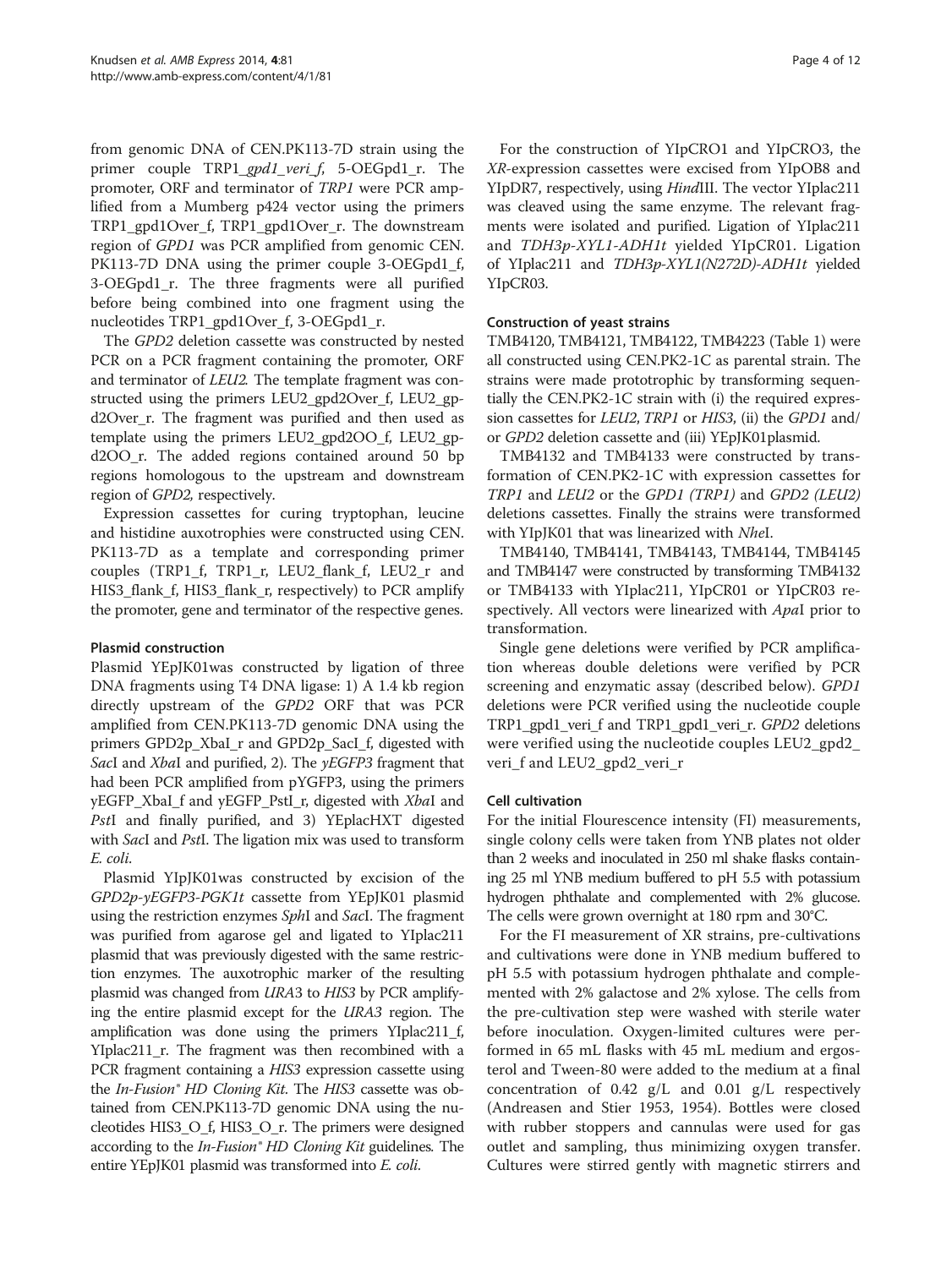<span id="page-4-0"></span>incubated at 30°C. Fermentation was performed in biological duplicates. Substrate consumption and product formation values were determined from samples withdrawn during 72 h of fermentation.

#### Analyses

Samples for  $OD_{600}$  were analyzed directly while samples for HPLC were kept at −20°C. Growth was monitored by measuring OD at 620 nm.

Xylose, galactose, glycerol, ethanol and xylitol were separated and quantified by high-pressure liquid chromatography (HPLC) (Waters, Milford, MA, USA). The compounds were separated with a HPX-87P (Bio-Rad, Hercules, CA, USA) ion exchange column). Separation was performed at 80 $^{\circ}$ C, with H<sub>2</sub>O as mobile phase at a flow rate of 0.6 mL/min. A refractive index detector (RID-6A; Shimadzu, Kyoto, Japan) was used for quantification.

A BD Accuri<sup>TM</sup> C6 (Becton-Dickinson, NJ, USA) was used for the evaluation of the redox biosensor in the different deletions strains. Fresh cells were used. Samples for flow cytometry were centrifuged for 1 min at 3000g and 4°C, and resuspended in saline solution. The impact of the reporter gene copy number on fluorescence heterogeneity was evaluated on A BD FACSort (Becton-Dickinson, NJ, USA) flow cytometer. Fresh cells were harvested at the late exponential phase. Evaluation of the biosensor responsiveness to redox perturbations by heterologous expression of NADH-dependent oxidoreductases was performed with a BD FACSAria III (Becton-Dickinson, NJ, USA) flow cytometer. Samples were frozen in phosphate buffer, pH 7, 25% glycerol at -80°C before being thawed and analyzed. Events were recorded with a rate of approximately 1,000

events per second. Excitation wavelength for the lasers used was 488 nm. Fluorescence emission levels were measured using a band pass filter at 530/30 nm (FI). Processing and analysis of flow cytometry raw data was performed by using MatLab®R2010b (The MathWorks, Inc., Natick, MA, USA). The measurement files, exported as fcs files by the flow cytometer FACSAria III, were imported into MATLAB, using a "fcs data reader" routine (by L. Balkay, University of Debrecen, Hungary), available on MATLAB W File Exchange website.

# Results

#### Construction and evaluation of the redox biosensor

In order to construct a biosensor that responds to cytosolic NADH/NAD<sup>+</sup> ratio, a 1.4 kb region upstream of the GPD2 open reading frame that includes the whole GPD2 promoter region (Eriksson et al. [1995](#page-11-0)), was cloned 18 bp upstream of the start codon of the  $yEGFP3$  gene (Cormack et al. [1997\)](#page-11-0). The resulting GPD2p-yEGFP3 expression cassette was introduced in the multicopy vector YEplacHXT generating plasmid YEpJK01. The YEpJK01 plasmid was then introduced into a control laboratory strain as well as in redox engineered strains carrying either single or double deletion of GPD1 and GPD2 genes, thereby generating strains TMB4120 (control), TMB4121  $(gpd1\Delta)$ , TMB4122  $(gpd2\Delta)$  and TMB4123  $(gpd1\Delta)$  gpd2 $\Delta$ ).

Strains were cultivated in batch mode under oxygenlimited conditions for 5 hours in defined mineral medium with glucose as sole carbon source, after which the FI was measured (Figure 1). At this time point, cells were in exponential growth phase and could be considered as being in pseudo-steady state with regards to regulation of

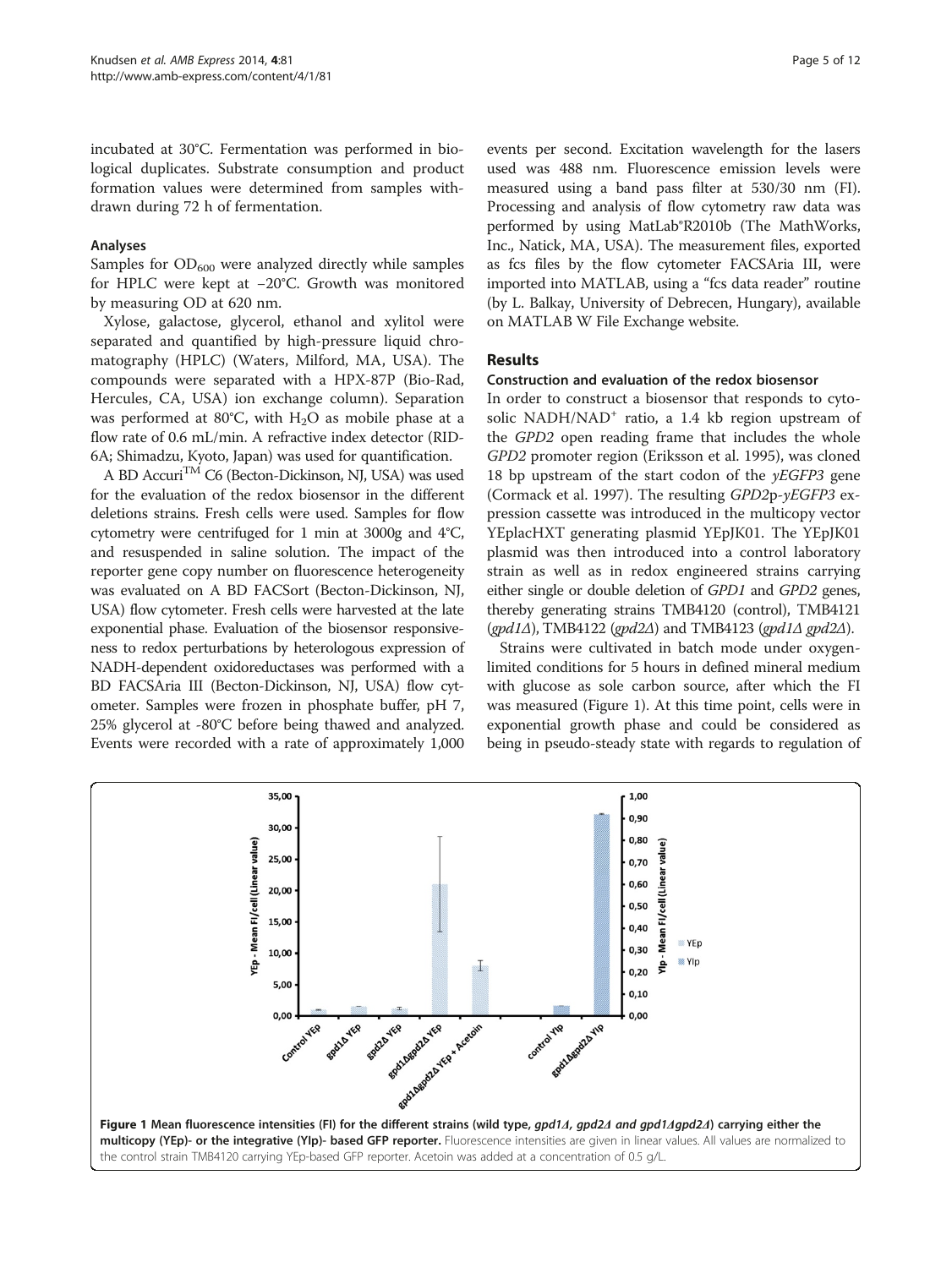the glucose catabolic pathways. All redox engineered strain had higher FI than the control strain TMB4120. However the double deletion strain TMB4123 (gpd1∆ gpd2Δ) had the highest FI (21.5 fold higher than the control), whereas each single deletion had moderate increase in FI (1.5 and 1.2 fold for  $\text{gpd1}\Delta$  and  $\text{gpd2}\Delta$ , respectively) (Figure [1](#page-4-0)). To further evaluate the biosensor responsiveness to perturbations in  $NADH/NAD<sup>+</sup>$  ratio, the FI of TMB4123 (gpd1Δ gpd2Δ) was measured after addition of acetoin (3-hydroxy-2-butanone) during respiro-fermentative growth under oxygen-limited conditions. Acetoin is an alternative redox sink to the glycerol shunt/pathway through its NADH-dependent conversion to 2,3-butanediol (Bruinenberg et al. [1983](#page-10-0); Björkqvist et al. [1997\)](#page-10-0). The reaction is catalyzed by a NADH-dependent 2,3-butanediol dehydrogenase encoded by BDH1 (Gonzalez et al. [2000\)](#page-11-0). Indeed the addition of acetoin led to reduced FI as the relative fluorescence decreased from 21.5 to 8.0 (Figure [1\)](#page-4-0). Altogether our results demonstrated that the constructed biosensor reported on the cells capacity to oxidize NADH, and more generally on the NAD(H) cofactor balance.

# Impact of the reporter gene copy number on fluorescence intensity and heterogeneity

To investigate the impact of the copy number of the reporter gene yEGFP3 and only relate the expression level to the transcription step, the reporter cassette was also transferred to an integrative vector (YIp) and introduced

into the same control and  $gpd1\Delta gpd2\Delta$  strain backgrounds, generating strains TMB4140 (control) and TMB4144 (gpd1 $\triangle$  gpd2 $\triangle$ ). Strains were cultivated in shake flasks with YNB media and 2% glucose and FI was recorded. Similar trend was observed as for the YEp based reporter constructs. But the FI levels were lower, with strain TMB4140 (control- YIp) only emitting 4% of the FI signal of TMB4120 (control- YEp). However, a clear difference in FI was again observed between the wild type and the double mutant, as TMB4144 (gpd1Δ gpd2Δ- YIp) displayed 21.5 fold higher FI than its corresponding control TMB 4140 (Figure [1\)](#page-4-0). Also the heterogeneity of the fluorescence signal that can be measured by the standard deviation of the population was lower in the YIp system (Figure 2). Standard deviations of 44 was measured in TMB 4144 (gpd1Δ gpd2Δ- YIp) whereas a standard deviation of 172 was obtained in TMB4123 (gpd1Δ gpd2Δ- YEp). Thus, to reduce the influence of gene copy number and plasmid replication kinetics on FI output in the population, further experiments were performed using the YIp based sensor.

# Evaluation of the biosensor responsiveness to redox perturbations by heterologous expression of NADH-dependent oxidoreductases

The potential of the GPD2p-yEGFP3 redox biosensor to differentiate between reductases having different selectivities for NADH was also tested. For this purpose, two NAD(P)H-dependent xylose reductases (XRs) that reduces

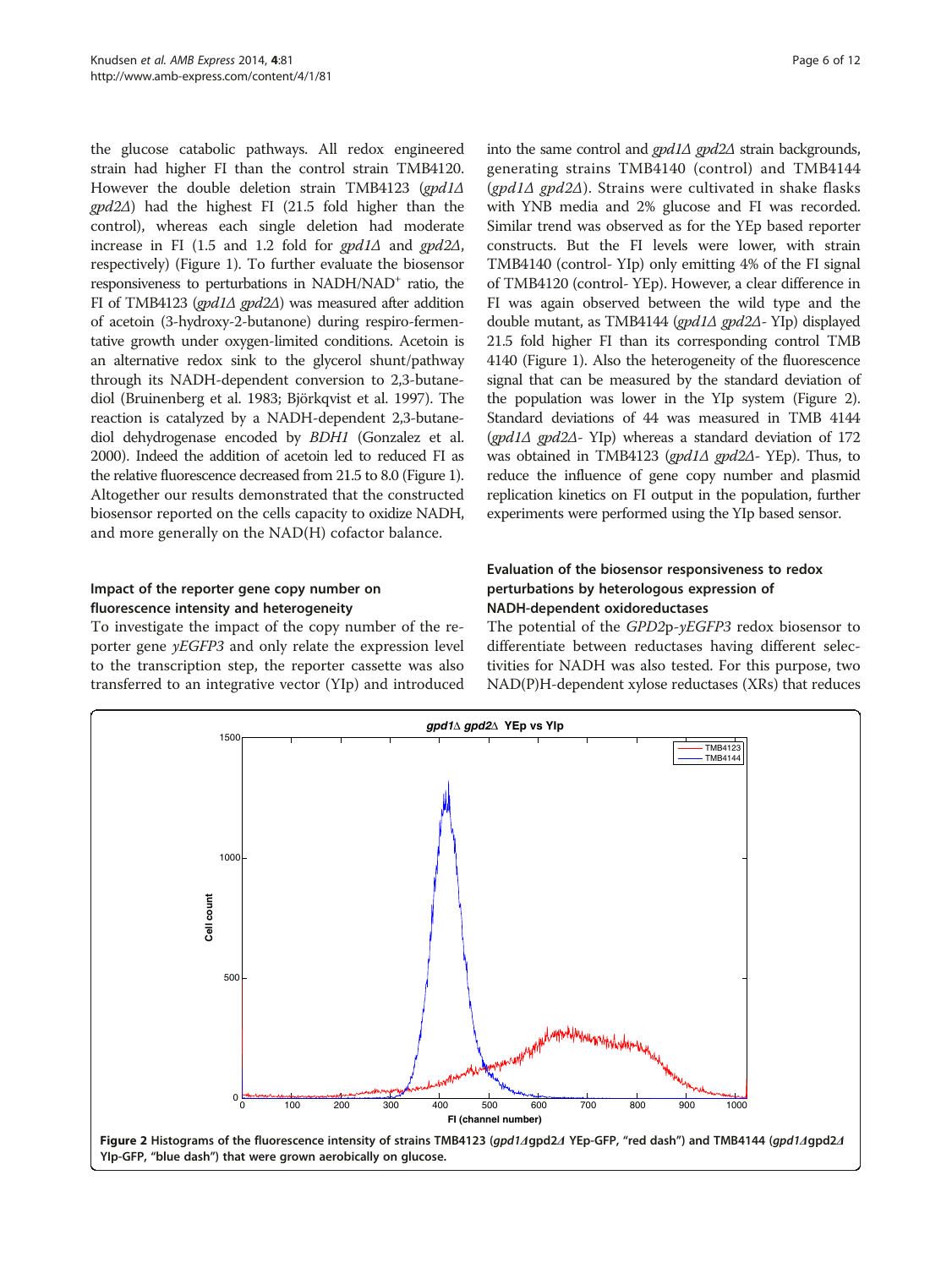<span id="page-6-0"></span>xylose to xylitol using NADPH and NADH as cofactor were utilized: Pichia stipitis XR (wtXR) and the corresponding N272D mutant (mutXR) that display NADH/ NADPH selectivity ratios of 0.04 and 0.80, respectively (Runquist et al. [2010](#page-11-0)). Both the non-engineered and the gpd1Δ gpd2Δ yeast backgrounds were chosen as hosts as they represent the two redox extremes i.e. the strain with the best ability to reoxidize cytosolic NADH and the one with the poorest. The YIp-based reporter and XR constructs were introduced in these strains generating strains TMB4140 (control, no XR), TMB4141 (control, wtXR), TMB4143 (control, mutXR), TMB4144 (gpd1Δgpd2Δ, no XR), TMB4145 (gpd1Δgpd2Δ, wtXR) and TMB4147  $(gpd1\Delta gpd2\Delta, \text{mutXR}).$ 

Strains were cultivated under oxygen-limited conditions in sealed vials containing minimal medium with galactose as the carbon source and xylose as the substrate for the XR-catalysed reduction. Galactose was

used because S. cerevisiae has a specific galactose uptake system, Gal2p (Cirillo [1968](#page-10-0)) that also transports xylose, and whose expression benefits xylose utilization (Johnston [1987](#page-11-0); Hamacher et al. [2002](#page-11-0)). So, even though the yeast does not metabolize galactose as fast as glucose, the use of galactose allows the cell to have co-consumption of hexose and xylose (Bro et al. [2005;](#page-10-0) Garcia Sanchez et al. [2010](#page-11-0)). The growth profiles of the different strains are shown in Figures 3A and B. During the first 24 hours, gpd1Δ gpd2Δ strains reached an OD of around 3, which was only slightly lower than the corresponding control strains. During the next 48 hours, however, TMB4147 strain (gpd1 $\Delta$  gpd2 $\Delta$ , mutXR) continued growing and reached an OD of 5.2 whereas strain TMB4145 (gpd1Δ gpd2Δ, wtXR) only reached OD 3.7 while the OD of strain TMB4144 (gpd1Δ gpd2Δ, no XR) decreased to 2 (Figure 3B). Also TMB4147 strain carrying the XR with the highest selectivity for NADH (mutXR) almost

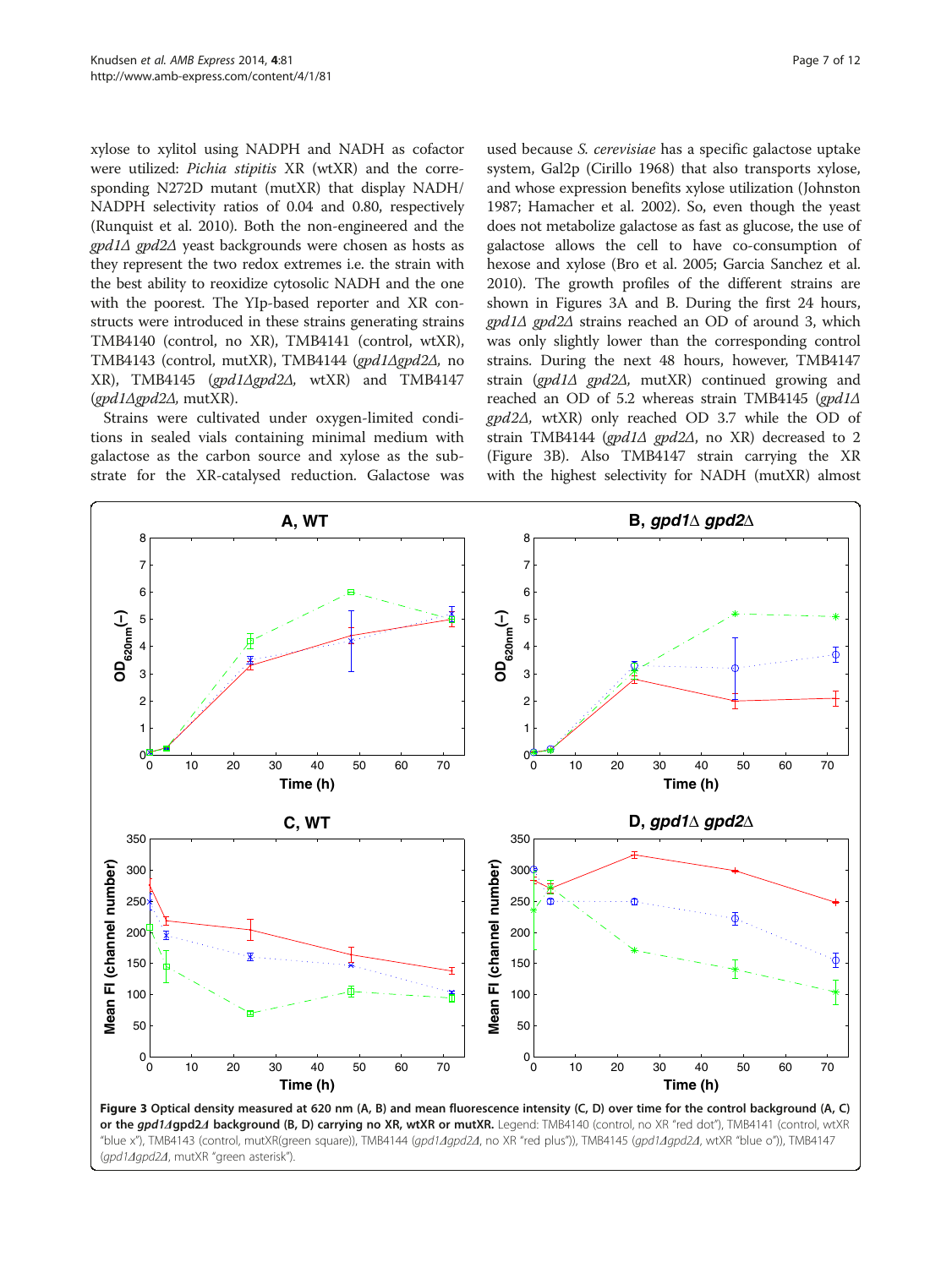reached the same OD as the corresponding control strain TMB4143 (control, mutXR) (Figures [3](#page-6-0)A, B), which was not the case for the other strains carrying either no XR or wtXR. Improved NADH reoxidisation was expected to be coupled to the NADH-dependent xylose reduction to xylitol. Indeed high xylitol production, between 3 and 5 g/L, was measured during the first 48 hours of cultivations in all strains harboring a heterologous XR (Figure 4). Also the deletion strains produced xylitol faster, and in larger quantities than the control strains. Within the first 48 hours, there was no significant difference in xylitol production between strains carrying wtXR and mutXR, neither in the control strain background (Figure 4A) nor in the gpd1Δ gpd2Δ background (Figure 4B). However, the strains carrying mutXR reached slightly higher xylitol concentrations at the end of the cultivations. Xylitol was also produced in

strains lacking heterologous XR, but to a significantly lower degree (<0.8 g/L after 70h). Xylitol may actually arise from the NADPH-dependent conversion of xylose by endogenous NADPH-dependent XR, such as the one encoded by GRE3 gene (Träff et al. [2002\)](#page-11-0). In the case of XR-carrying strains, xylitol may also originate from the NADPH-catalysed reaction of the introduced XR. Glycerol production was observed for the double deletion strains carrying the control or mutated XR (Figure 4C, D), which may be explained by the fact that P. stipitis XR can use DHAP as substrate, which leads to glycerol formation (Jeppsson et al. [2003\)](#page-11-0).

Both the control and the  $\varrho \varrho d1\Delta$  gpd2 $\Delta$  strains showed the highest fluorescence at the beginning of the cultivation, followed by a gradual decrease until the end of fermentation. An inverse correlation was obtained between growth (Figure [3](#page-6-0)A, B) and the mean FIs (Figure [3C](#page-6-0), D),

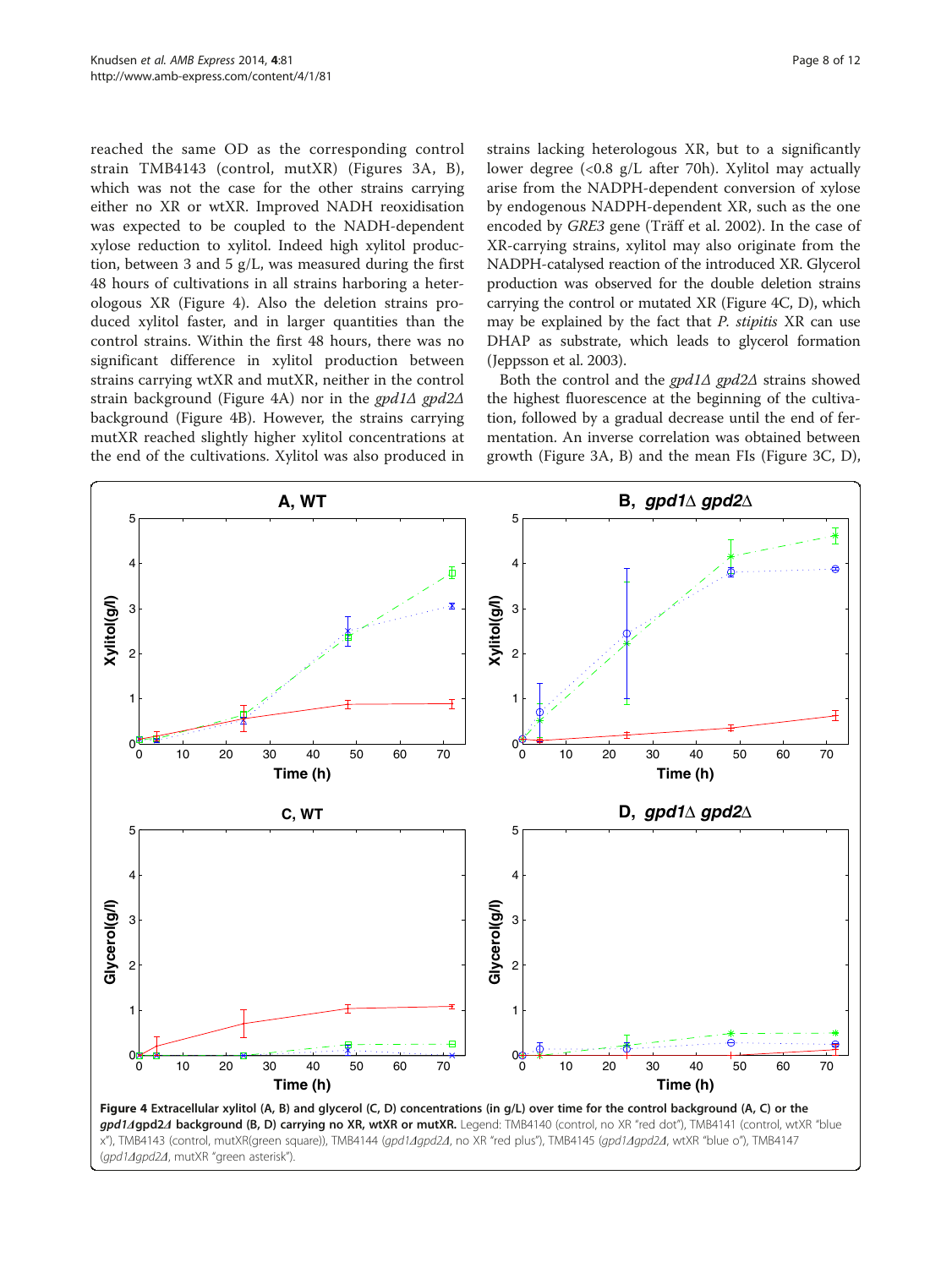with the best growing strains having the lowest fluorescence both in the control and the gpd1Δ gpd2Δ backgrounds. The difference in fluorescence was however less pronounced between the control strains than between the  $\text{gpd1}\Delta$  gpd2 $\Delta$  strains, which can be explained by the limited redox imbalance in the control strains.

The population histogram, i.e. the amount of single cells displaying a given FI, also clearly showed differences between the strains (Figures 5A, B). After 24 hours, the different populations displayed significantly different FIs, and were thus easily distinguished in an overlay plot. This was the case both in the control (Figure 5A) and in the  $\frac{gpd1}{\Delta}$ gpd2Δ (Figure 5B) strains, with mean FIs given in channel number units of 204 (control, no XR), 160 (control, wtXR), 70 (control, mutXR) or 325 (gpd1 $\Delta$  gpd2 $\Delta$ , no XR), 250 (gpd1 $\triangle$  gpd2 $\triangle$ , wtXR) and 171 (gpd1 $\triangle$  gpd2 $\triangle$ , mutXR), respectively. Some overlap between strains was observed in both strain backgrounds, but it was more pronounced for the wild type strains than for the deletions strains

# **Discussion**

Microbial populations exist in dynamic equilibrium with constantly changing conditions, which requires fast and fluid regulatory networks for optimizing cell functions. Among these, an accurate metabolic response is fundamental for the cell to maintain redox homeostasis. In S. cerevisiae, it is well known that a skewed ratio of cytosolic NADH/NAD<sup>+</sup> can be compensated by glycerol production regulated by a fine-tuned expression of the GPD2 gene (Ansell et al. [1997;](#page-10-0) Björkqvist et al. [1997](#page-10-0)). This served as basis for the construction of our in vivo redox state reporter that enables green fluorescence to be used as an indicator of the cells ability to reoxidize NADH, i.e. to the NADH/NAD<sup>+</sup> ratio of the cell. This



dash" or mutXR "green dash"). (B) Histogram of the FI of the *qpd1Δ gpd2Δ* strains carrying no XR (red dash), wtXR (blue dash) or mutXR (green dash). Legend TMB4140: control, no XR; TMB4141: control, wtXR; TMB4143: control, mutXR; TMB4144: gpd1Δgpd2Δ, no XR;TMB4145: gpd1Δgpd2Δ, wtXR; TMB4147:gpd1Δgpd2Δ, mutXR.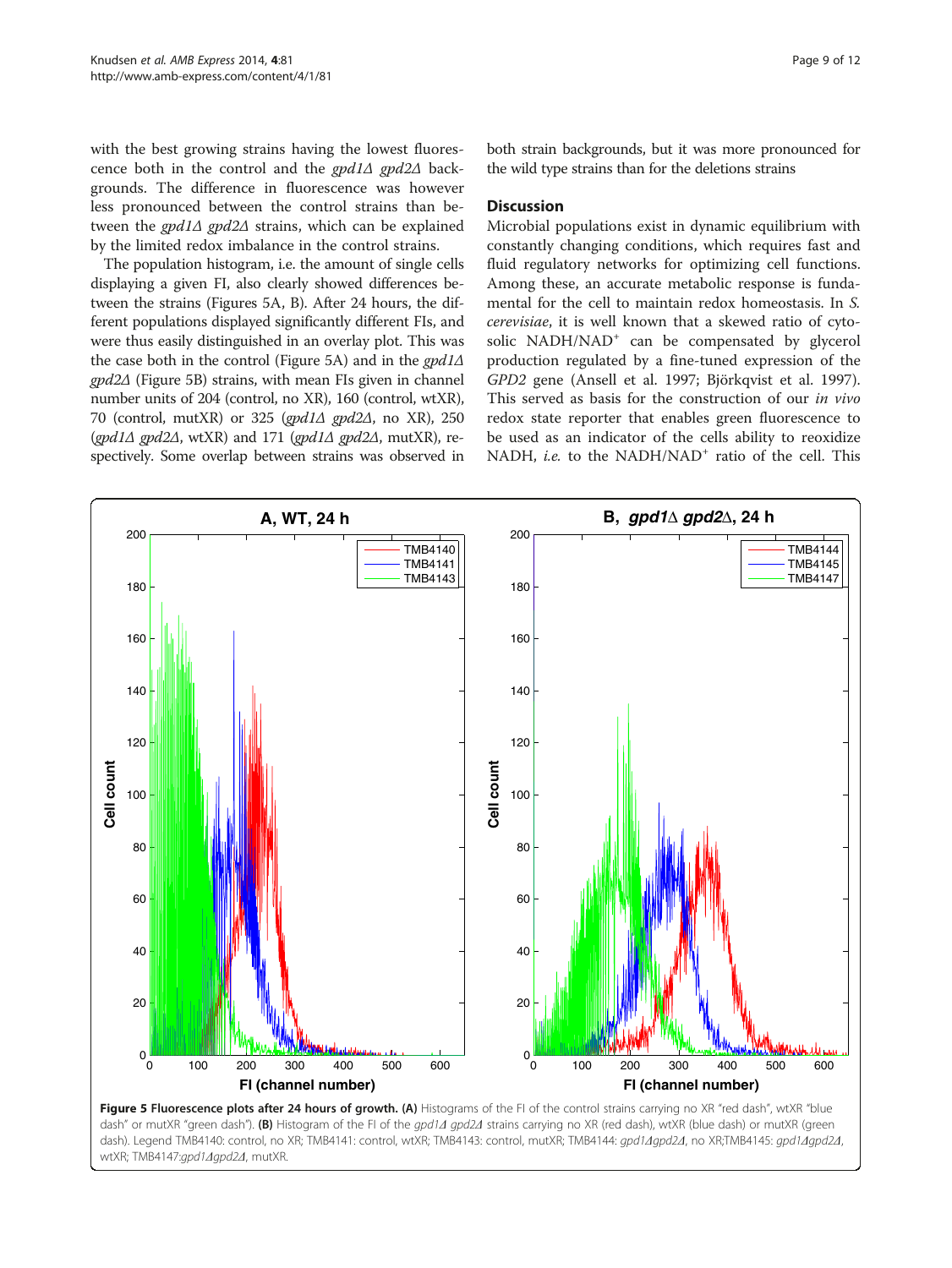is, to our knowledge, the first biosensor to use the GPD2 promoter as sensor for the cytosolic NADH/NAD<sup>+</sup> cofactor balance.

By placing a GFP gene downstream of the GPD2 promoter, a direct relationship between green fluorescence intensity (FI) and glycerol formation or NADH accumulation was observed. In strains carrying double deletion of the GPD genes, the FI was significantly higher (21.5 fold) than for the control strain, indicating a strong activation of the GPD2 promoter, and thereby verifying the lack of other enzymes to counteract the lacking NADH oxidation functionality. In parallel, FIs were in the same order of magnitude in single GPD deletion strain and in the control strain, also confirming the previously observed compensatory pattern between Gpdp isoenzymes in order to maintain NAD<sup>+</sup> regeneration via glycerol production (Ansell et al. [1997\)](#page-10-0). The FI signal of the  $\gamma$ gpd1 $\Delta$  strain was also slightly higher than the FI of the gpd2Δ strain and the control strain: 25% and 50%, respectively, as expression of the GDP2, gene whose promoter is used in the constructed system, should be higher in the  $\text{gpd1}\Delta$  strain, as a consequence of GPD2 compensating for the lacking GPD1 functionality. Finally the high responsiveness of the constructed reporter supported the hypothesis that GPD2 expression was directly connected to the cell need to oxidize NADH via glycerol formation. It cannot be excluded that FI may be correlated to more than the need for NADH oxidation via glycerol formation. Growth rate and the capacity to reoxidise NADH are closely related and thus FI will always be indirectly correlated to growth rate. As an example of this, the rescued growth rate of the gpd1Δgpd2Δ deletion strain by increased NADH oxidation led to significantly lower FI. However the oxygen concentration, which reflects the cells ability to replace the need for glycerol formation by aerobic respiration, was probably a more important parameter in that strain. Cultivating cells under oxygen-limited conditions could also have had implications for the FI measurements as fluorescent proteins require oxygen to mature. However, GFP expression in S. cerevisiae could previously be measured in cells that were cultivated under strict anaerobic conditions, most probably due to exposure to oxygen during the aerobic handling of samples. (Hebisch et al. [2013](#page-11-0)) previously demonstrated that the average maturation time in E. coli for GFP is around 6 min, which is enough time for GFP to mature during the preparation for the FI measurement in the present study.

There was a clear difference between placing the reporter cassette on a multicopy plasmid or on a plasmid that gets integrated in the chromosome. Copy number per cell varies between 50 and 200 when using YEp vectors as opposed to one when using YIp vectors (Romanos et al. [1992\)](#page-11-0). So placing the GFP-based reporter construct on

YEp plasmids led to a significantly higher FI than when using YIp-based construct. However, more defined fluorescence peaks were obtained when using the YIp system as opposed to the YEp system. This is in accordance with previous findings illustrating the stability issues of YEp-based systems compared to YIp-based systems (Ishii et al. [2009](#page-11-0)) and indicates lower degree of cell population heterogeneity in chromosomally integrated biosensors as compared to the YEp-based systems, which may later facilitate the distinction between any underlying subpopulations. Promoters can also have different levels of noise in the respective gene expression (Blake et al. [2003\)](#page-10-0), which can lead to a higher heterogeneity of the signal. The low degree of heterogeneity in the YIp-based system further stresses the suitability of the GPD2 promoter for analysis of populations at the single cell level.

A 2-fold lowering of the GFP levels was observed when acetoin was added to GPD double deletion strains, which can be attributed to the induced NADH-dependent reduction of acetoin (Gonzalez et al. [2000\)](#page-11-0). Acetoin or acetaldehyde, that is reduced to ethanol with the concurrent oxidation of NADH, have previously been used to demonstrate the lack of alternative cytosolic reductive reactions in double deletion strain (Lidén et al. [1996](#page-11-0); Ansell et al. [1997](#page-10-0)). In these studies, the involved oxidation reactions were efficient enough to recover sufficient redox balance for the cells to start growing. By monitoring FI instead, we wanted to investigate whether the constructed biosensor could monitor less drastic changes in the redox balance. To validate this hypothesis, we introduced XR enzymes with slightly different catalytic activity for NADH oxidation, namely two xylose reductases having NADH/ NADPH selectivity ratios of 0.04 and 0.80 respectively (Runquist et al. [2010](#page-11-0)). As expected, the biggest difference in growth was observed in the double deletion strains between the control and the strain carrying the mutXR, since more carbon was made available for growth when xylitol formation from xylose was used as redox sink instead of glycerol formation from glucose. This is also part of the explanation for the lower glycerol formation in the TMB4141 and TMB4143 as opposed to the TMB4140, as the cells can produce xylitol as a redox sink in addition to glycerol. A higher xylitol production could have been expected for the mutXR than wtXR in the gpd1Δgpd2Δ strain, if only considering the NADH-dependent activity. However wtXR also has a significant activity with NADPH as a cofactor (Rizzi et al. [1988\)](#page-11-0), which led to a non-negligible NADH-independent xylitol production. The maximum difference in OD was 2.5-fold after 48 hours of growth whereas the difference between the control strain and the strain carrying the wtXR was only 1.5 fold. So, in theory, the reductases could be distinguishable by repeating batch cultivations and using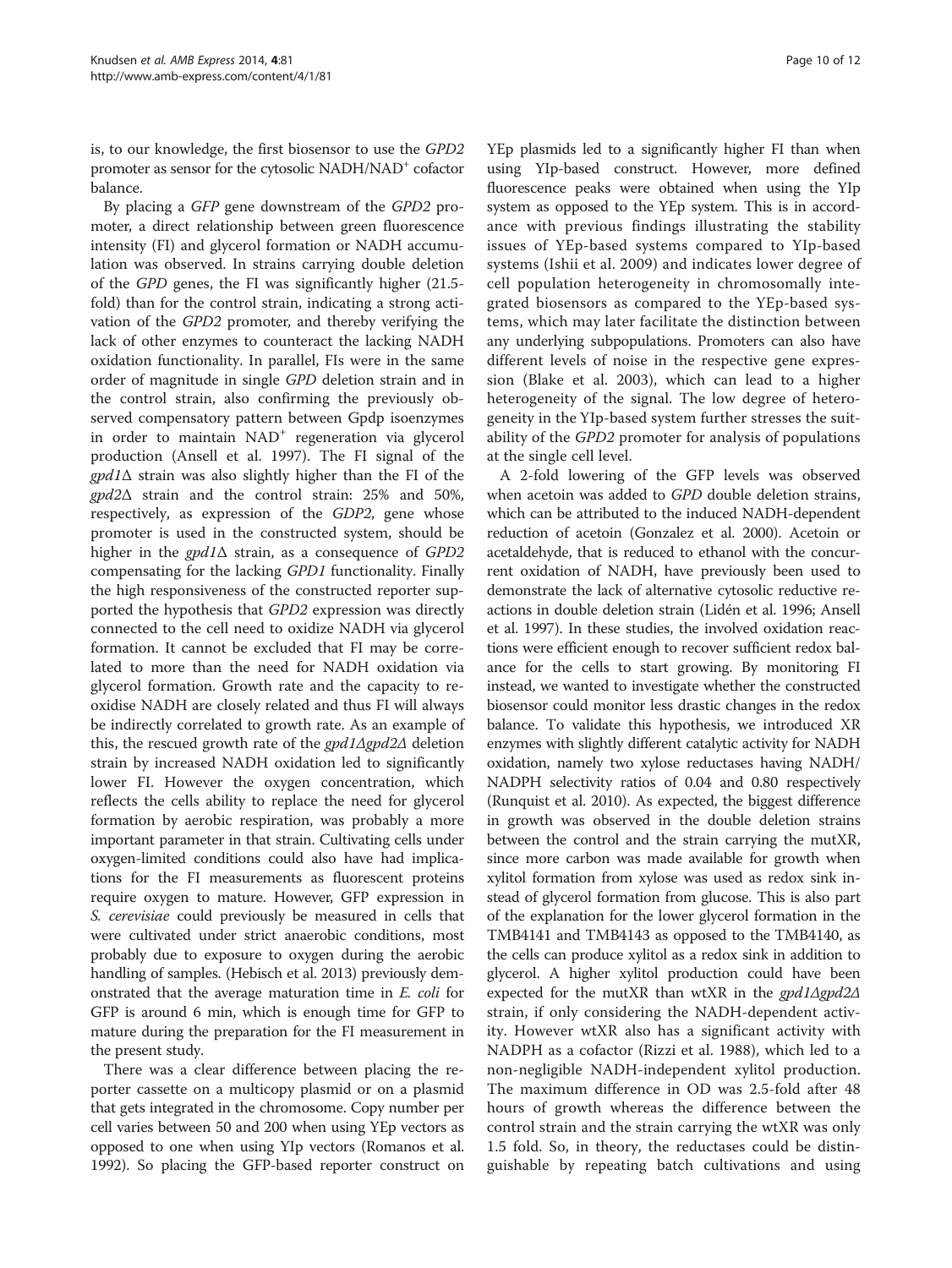<span id="page-10-0"></span>growth as selection. Assuming that after 48 hours one cell of TMB4144 (double deletion mutXR) grows to 2.5 times the cell density of the TMB4140 (double deletion no XR), it would take 27 batch cultivations of 48 hours each before one TMB4144 cell would outgrow 10<sup>9</sup> TMB4140 cells by a factor of 1:100 (according to the following calculation:  $(1/2.5)^{27} \cdot 10^9 \approx 0.01$ ). Using fluorescence instead, the difference was clearly visible after a few hours. Increased xylitol formation and lower fluorescence were observed in strains carrying the wtXR and the mutXR. However, a clear difference in FIs was observed between the two strains whereas differences in xylitol levels were not that significant. The results, although qualitative, indicate that fluorescence was the more sensitive and faster method to discriminate between the two XR enzymes and their difference in NADHcatalyzed xylitol production and consequently their ability to affect the cytosolic NADH/NAD<sup>+</sup> ratio. It also opens the possibility for high-throughput screening of enzymes with increased selectivity for NADH. In our cases, similar XR levels were measured (data not shown). However, in future screening, an enzyme with lower specificity for NADH, but expressed at a higher level and giving a higher activity/per cell for NADH oxidation will lead to a lower FI. This limitation in the screening will, however, occur in any method based on the NADH pool and not only in the FI-based one. Another element that can be further considered when using a GFP-based reporter system for screening or analysis of the NAD(H) cofactor imbalance is the half-live of the chosen protein. The yEGFP3 protein used in the present study has been reported to have a half-life of about 7.5 hours (Mateus and Avery [2000\)](#page-11-0), and indeed the intracellular GFP level did not respond rapidly to dynamic changes in external conditions. This implies that rapid changes in NAD(H) cofactor balancing may not be monitored with the developed system. However alternative GFP variants with shorter half-life, such as the GFP fused with a fragment of the CLN2 (yeast G1 cyclin) protein having a half-life of 30 minutes (Mateus and Avery [2000\)](#page-11-0), could then be used instead.

Lately, much attention has been drawn in using FACS for screening large genetic space (Dietrich et al. [2010](#page-11-0)) and the technique has already been applied for the screening of NADPH-dependent alcohol dehydrogenases in E. coli (Siedler et al. [2014](#page-11-0)). However, the combination of a NADH biosensor and single-cell analysis has, to our knowledge, not yet been implemented in S. cerevisiae. Our tool offers the first single-cell high-throughput NAD(H) cofactor balance sensor in S. cerevisiae. In contrast to previously reported methods where extraction of intracellular NAD(H) metabolites was performed (Canelas et al. 2008), the method presented in this work is faster and allows for analysis with single-cell level resolution. Therefore the constructed tool offers possible applications

in the selection of new NADH-dependent enzymes based on single cell sorting. Additionally it could be applied in monitoring the impact of various metabolic engineering strategies on the cytosolic NAD(H) cofactor balance of the cell.

#### Competing interests

The authors declare that they have no competing interests.

#### Authors' contribution

JDK, MC and MGG contributed equally in the design of the study. JDK performed the experimental work and wrote the manuscript. MC and MGG helped in drafting the manuscript. All authors have read and approved the submission of the manuscript.

#### Acknowledgements

This work was financially supported by the Swedish Research Council (Vetenskapsrådet). Camille Robert is acknowledged for assistance in creating some of the yeast strains. Stefan Morberg is acknowledged for technical assistance with the flow cytometry analysis. The pYGFP3 plasmid was kindly provided by Alistair Brown (University of Aberdeen).

#### Received: 26 August 2014 Accepted: 15 October 2014 Published online: 30 October 2014

#### References

- Andreasen AA, Stier TJB (1953) Anaerobic nutrition of Saccharomyces cerevisiae. I. Ergosterol requirement for growth in a defined medium. J Cell Physiol 41(1):23–36
- Andreasen AA, Stier TJB (1954) Anaerobic nutrition of Saccharomyces cerevisiae. II. Unsaturated fatty and requirement for growth in a defined medium. J Cell Physiol 43(3):271–281
- Ansell R, Granath K, Hohmann S, Thevelein JM, Adler L (1997) The two isoenzymes for yeast NAD<sup>+</sup>-dependent glycerol 3-phosphate dehydrogenase encoded by GPD1 and GPD2 have distinct roles in osmoadaptation and redox regulation. EMBO J 16(9):2179–2187
- Bengtsson O, Hahn-Hägerdal B, Gorwa-Grauslund MF (2009) Xylose reductase from Pichia stipitis with altered coenzyme preference improves ethanolic xylose fermentation by recombinant Saccharomyces cerevisiae. Biotechnol Biofuels 2:9
- Björkqvist S, Ansell R, Adler L, Lidén G (1997) Physiological response to anaerobicity of glycerol-3-phosphate dehydrogenase mutants of Saccharomyces cerevisiae. Appl Environ Microbiol 63(1):128–132
- Blake WJ MK, Cantor CR, Collins JJ (2003) Noise in eukaryotic gene expression. Nature 422(6932):633–637
- Blomberg A, Adler L (1989) Roles of glycerol and glycerol-3-phosphate dehydrogenase (NAD<sup>+</sup>) in acquired osmotolerance of Saccharomyces cerevisiae J Bacteriol 171(2):1087–1092
- Bro C, Knudsen S, Regenberg B, Olsson L, Nielsen J (2005) Improvement of galactose uptake in Saccharomyces cerevisiae through overexpression of phosphoglucomutase: example of transcript analysis as a tool in inverse metabolic engineering. Appl Environ Microbiol 71(11):6465–6472
- Bruinenberg P, de Bot PM, van Dijken J, Scheffers WA (1983) The role of redox balances in the anaerobic fermentation of xylose by yeasts. Eur J Appl Microbiol Biotechnol 18(5):287–292
- Bücher T, Brauser B, Conze A, Klein F, Langguth O, Sies H (1972) State of oxidation-reduction and state of binding in the cytosolic NADH-system as disclosed by equilibration with extracellular lactate-pyruvate in hemoglobinfree perfused rat liver. Eur J Biochem 27(2):301–317
- Canelas AB, van Gulik WM, Heijnen JJ (2008) Determination of the cytosolic free NAD/NADH ratio in Saccharomyces cerevisiae under steady-state and highly dynamic conditions. Biotechnol Bioeng 100(4):734–743
- Carlquist M, Fernandes RL, Helmark S, Heins AL, Lundin L, Sorensen SJ, Gernaey KV, Lantz AE (2012) Physiological heterogeneities in microbial populations and implications for physical stress tolerance. Microb Cell Fact 11:94
- Cirillo VP (1968) Galactose transport in Saccharomyces cerevisiae. I. Nonmetabolized sugars as substrates and inducers of the galactose transport system. J Bacteriol 95(5):1727–1731
- Cormack BP, Valdivia RH, Falkow S (1996) FACS-optimized mutants of the green fluorescent protein (GFP). Gene 173(1):33–38